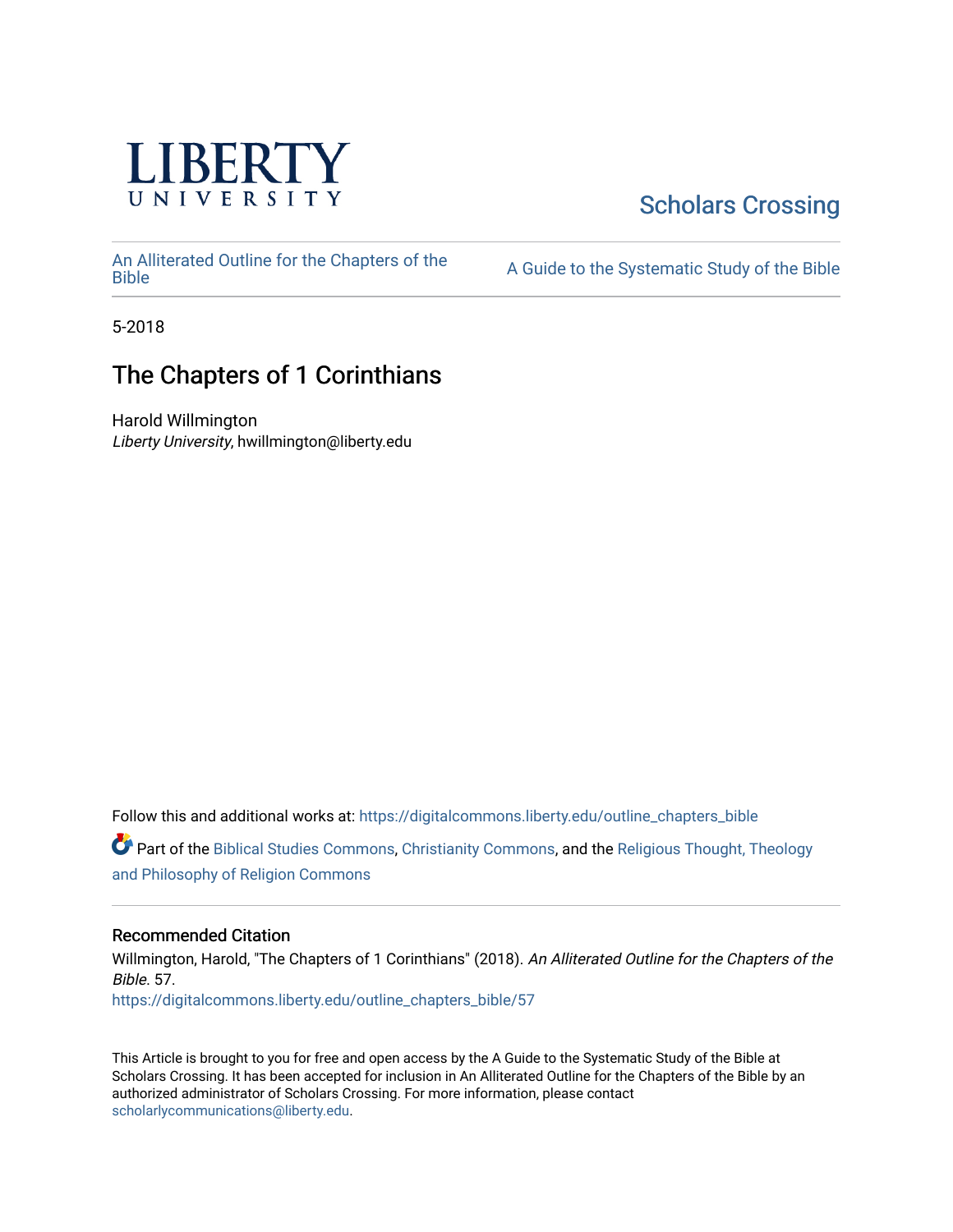# 1 Corinthians

#### **SECTION OUTLINE ONE** (1 CORINTHIANS 1)

Paul begins his first letter to the Corinthian church by giving thanks to God for the many gifts this church has received from the Lord. He then addresses two problems facing the Corinthian church.

- I. THE PERSONAL GREETINGS FROM PAUL (1:1-3)
	- **A. The recipients** (1:1-2)
		- 1. Paul writes to the Corinthian believers (1:1-2a).
		- 2. Paul writes to all believers (1:2b).
	- **B. The blessing** (1:3): Paul wishes them grace and peace.

## II. THE PRAYER OF PAUL (1:4-9)

- **A. Paul thanks God for the gifts God has given the Corinthian believers** (1:4-7): They received all the spiritual gifts.
- **B. Paul thanks God for the guarantee God gave the Corinthian believers** (1:8-9): This guarantee refers to their eternal security.
- III. THE PROBLEMS ADDRESSED BY PAUL (1:10-31): Paul discusses two of the numerous problems confronting the Corinthian church.
	- **A. They are elevating human leaders** (1:10-17).
		- 1. The individuals (1:10-12): Some are fans of Paul; some, of Apollos; and others, of Simon Peter.
		- 2. The issue (1:14-16): Apparently the argument consists mainly of who baptized them.
		- 3. The insanity (1:13, 17): Paul rebukes them, hitting his own "fan club" the hardest.
			- a. "Was I, Paul, crucified for you?" (1:13a).
			- b. "Were any of you baptized in the name of Paul?" (1:13b).
			- c. "Christ didn't send me to baptize, but to preach the Good News" (1:17).
	- **B. They are exalting human wisdom** (1:18-31): Paul contrasts and compares the egocentric wisdom of people with the eternal wisdom of God.
		- 1. The response to God's wisdom (1:18, 22-23)
			- a. In regard to unbelieving Jews and Gentiles (1:18, 22-23)
				- (1) To the Jews who demand supernatural signs, it becomes a stumbling block (1:18a, 22a, 23a).
				- (2) To the Gentiles who depend upon vain philosophy, it becomes foolishness (1:18b, 22b, 23b).
			- b. In regard to believing Jews and Gentiles (1:18c, 24-25): It represents both the power and wisdom of God.
		- 2. The results of God's wisdom (1:19-21)
			- a. It is used to destroy worldly wisdom (1:19-20).
			- b. It is used to deliver repenting sinners (1:21).
		- 3. The reason for God's wisdom (1:26-31): Why did God choose the Cross to save people?
			- a. Paul's overview (1:27-31): God delights in using foolish, weak, lowly, and despised things to nullify the wise, strong, exalted, and respected things.
			- b. Paul's observation (1:26): He tactfully reminds the arrogant Corinthians of their own lack of worldly influence and academic wisdom!

#### **SECTION OUTLINE TWO** (1 CORINTHIANS 2)

Paul reflects on his founding of the church in Corinth and reminds the Corinthian believers of several facts in regard to the Cross.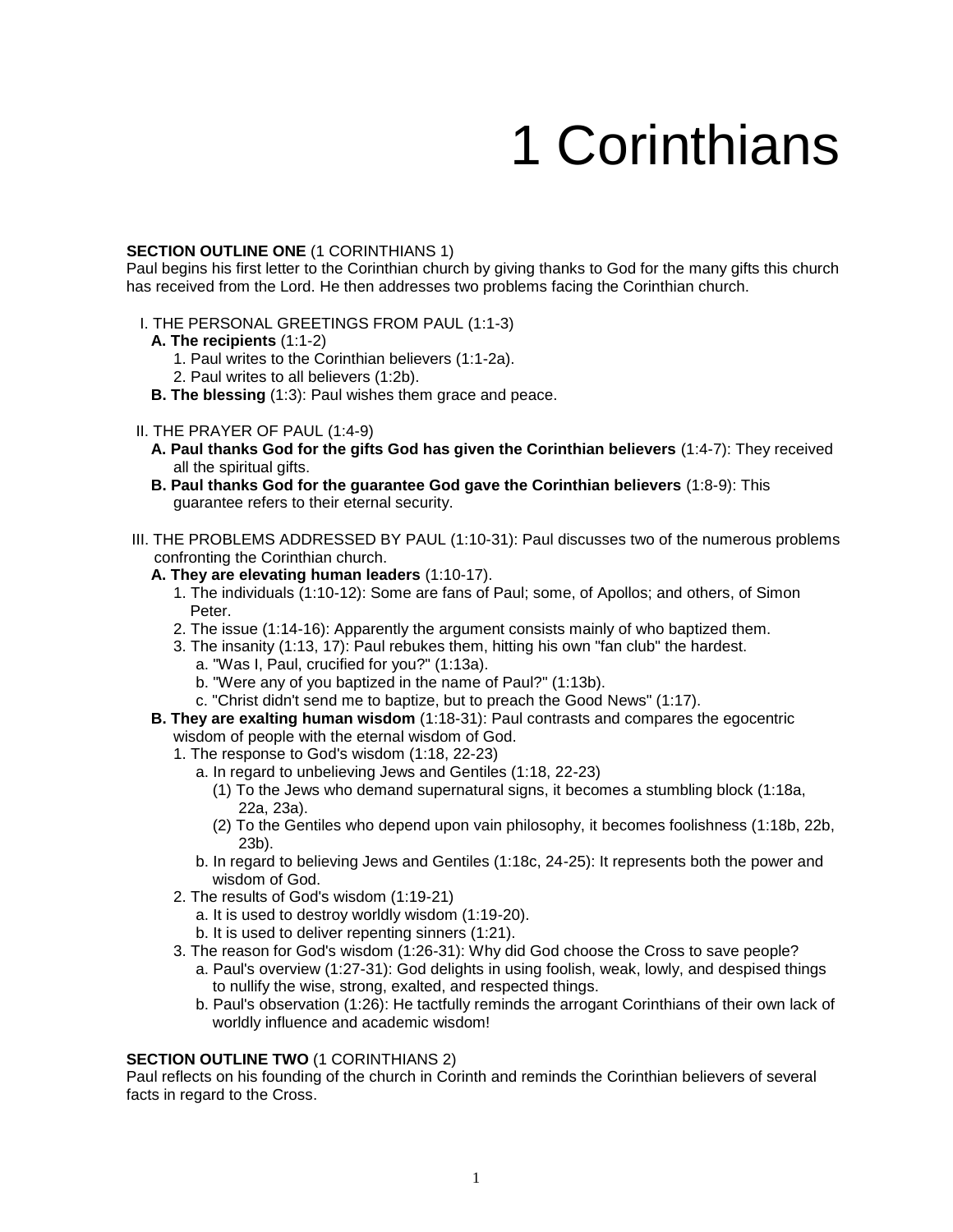- I. THE MESSAGE OF THE CROSS IS NOT OF THIS WORLD (2:1-6).
- **A. The apostle's resolve** (2:1-4)
	- 1. What he determines not to do (2:1): He will not depend on eloquence or education in his preaching.
	- 2. What he determines to do (2:2-4): He will depend completely on the power of the Holy Spirit.
- **B. The apostle's reason** (2:5-6): He will do this so their faith will rest on God's Word and not on his wisdom.
- II. THE MESSAGE OF THE CROSS WAS ORDAINED BEFORE THIS WORLD (2:7-8).
	- **A. Handcrafted for the saved** (2:7): This involves God's wise plan to bring believers into the glories of heaven.
	- **B. Hidden from the unsaved** (2:8): Had they known the truth, they would not have crucified the Lord of glory.
- III. THE MESSAGE OF THE CROSS WAS RESERVED FOR THE HEIRS OF THIS WORLD (2:9-16). **A. Concealed from the human spirit** (2:9): No mortal can ever see, hear, or even imagine what
	- wonderful things God has prepared for those who love him.
	- **B. Revealed by the Holy Spirit** (2:10-16)
		- 1. What he does (2:10-12): He reveals to us God's deepest secrets.
		- 2. How he does it (2:13-16): This is accomplished through the Scriptures.

#### **SECTION OUTLINE THREE** (1 CORINTHIANS 3)

Paul again reminds the Corinthians not to elevate teachers of the Word of God over the Word itself.

- I. THE "BABY" CHRISTIANS IN THE CORINTHIAN CHURCH (3:1-10): Paul addresses some squabbling believers in this assembly.
	- **A. Paul's criticism** (3:1-2)
		- 1. What he hopes to do (3:1): The apostle wants to give them the solid meat of the Word.
		- 2. What he has to do (3:2): Because of their carnality and immaturity, he can only feed them milk.
	- **B. Paul's correction** (3:3-10)
		- 1. Their sinful view of Christian leaders (3:3-4): They are looking to men (like Paul and Apollos) instead of to Christ.
		- 2. His scriptural view of Christian leaders (3:5-10)
			- a. What the leaders do (3:5a, 6a, 7a, 8-10): They can only sow and water the spiritual seed. b. What the Lord does (3:5b, 6b, 7b): God alone can cause the crop to grow.

# II. THE BEMA JUDGMENT AND THE CORINTHIAN CHURCH (3:11-23)

- **A. The works** (3:11-15): Paul says alI believers will someday stand before an elevated platform (called a "bema") to be tested in regard to their service for Christ.
	- 1. The objects in this test (3:11-13): Our works here are classified as gold, silver, jewels, wood, hay, and straw.
	- 2. The outcome of this test (3:14-15)
		- a. The owner of the gold, silver, and jeweled works will receive a reward (3:14).
		- b. The owner of the wood, hay, and straw works will receive no reward (3:15).
- **B. The warning** (3:16-23)
	- 1. Don't defile your temple (3:16-17): God regards our bodies as temples.
	- 2. Don't deceive yourselves (3:18-21): Paul warns not to depend on earthly wisdom or human leaders but on God himself.
	- 3. You belong to Christ as Christ belongs to God (3:22-23).

# **SECTION OUTLINE FOUR** (1 CORINTHIANS 4)

Paul writes about the office and duties of a steward. A steward is a trusted servant whom the master has appointed to conduct his business matters in his absence.

I. THE CONTRASTS BETWEEN FAITHFUL AND FAITHLESS STEWARDS (4:1-13)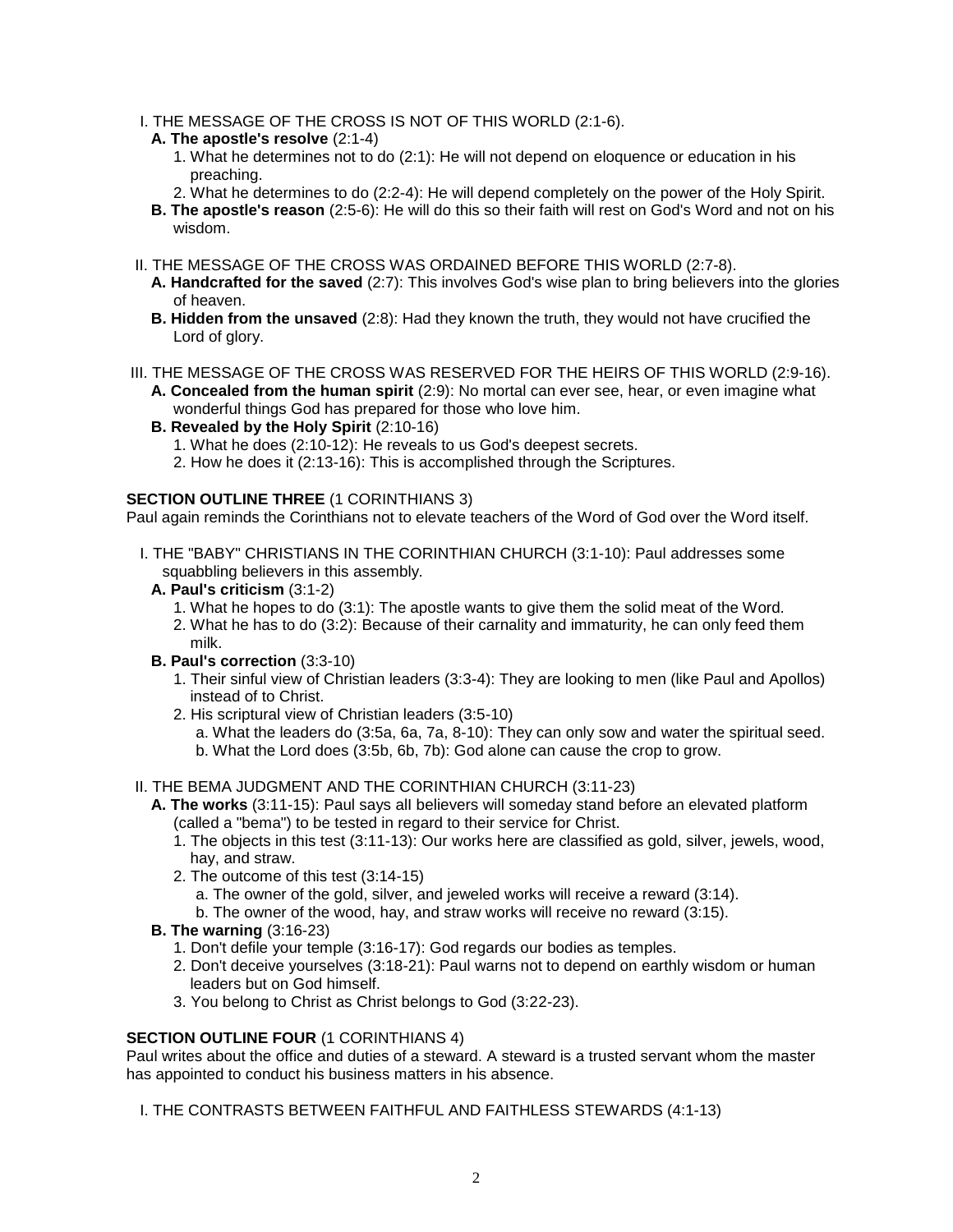## **A. The faithless steward** (4:6-8, 10b, 10d-10e)

- 1. This person is filled with pride (4:6-7).
- 2. This person is presumptuous (4:8).
- 3. This person is wise in his own eyes (4:10b).
- 4. This person is physically strong (4:10d).
- 5. This person is well thought of by the world (4:10e).
- **B. The faithful steward** (4:1-5, 9-10a, I0c, 10f-13)
	- 1. This person possesses a clear conscience (4:1-4).
	- 2. This person does not judge others (4:5).
	- 3. This person becomes a spectacle (4:9).
	- 4. This person is written off as a fool (4:10a).
	- 5. This person may be physically weak (4:10c).
	- 6. This person is laughed at by the world (4:10f).
	- 7. This person is often hungry, thirsty, and without warm clothes (4:11a).
	- 8. This person is brutally treated and homeless (4:11b).
	- 9. This person is acquainted with backbreaking labor (4:12a).
	- 10. This person blesses his or her enemies (4:12b, 13a).
	- 11. This person is looked upon as the world's garbage (4:13b).

II. THE COUNSEL TO THE FAITHFUL AND FAITHLESS STEWARDS (4:14-21)

- **A. Paul's appeal** (4:14-16)
	- 1. His reminder (4:14-15): The apostle reminds the Corinthian believers that he led them to Christ.
	- 2. His request (4:16): "Follow my example and do as I do."
- **B. Paul's ambassador** (4:17): He will soon be sending Timothy their way to assist them.
- **C. Paul's appearance** (4:18-21): The apostle plans to visit them personally in the near future.

## **SECTION OUTLINE FIVE** (1 CORINTHIANS 5)

Paul writes about church discipline.

- I. THE NEED FOR DISCIPLINE (5:1): There is a terrible sin prevalent in the Corinthian church.
	- **A. The notoriousness of their sin** (5:1a): It is something so evil that even the heathen won't permit it.
	- **B. The nature of their sin** (5:1b): A member is living in immorality with his own mother (or possibly stepmother).
- II. THE REFUSAL TO DISCIPLINE (5:2): Due to pride and indifference, the church has not removed this man.
- III. THE COMMAND TO DISCIPLINE (5:3-5): Paul orders the church to call a special meeting to resolve this issue.
	- **A. The authority** (5:3-4): He reminds them that the Savior has given authority to the local church. **B. The action** (5:5)
		- 1. What the church is to do (5:5a): They must hand this guilty man over to Satan.
		- 2. Why the church is to do it (5:5b): This will hopefully bring him to repentance so that his spirit might be saved.
- IV. THE REASONS FOR DISCIPLINE (5:5-8)
	- **A. To bring the offender back to God** (This has already been seen 5:5.)
	- **B. To keep the offense from spreading in the church** (5:6-7): Thus, the church is to:
		- 1. Cut out the cancer (5:6-7a)
		- 2. Continue in the Savior (5:7b)
	- **C. To keep the celebration of Christ, the Passover Lamb, pure and true** (5:8)
- V. THE EXTENT OF DISCIPLINE (5:9-13)
	- **A. This discipline involves only church members** (5:9-11).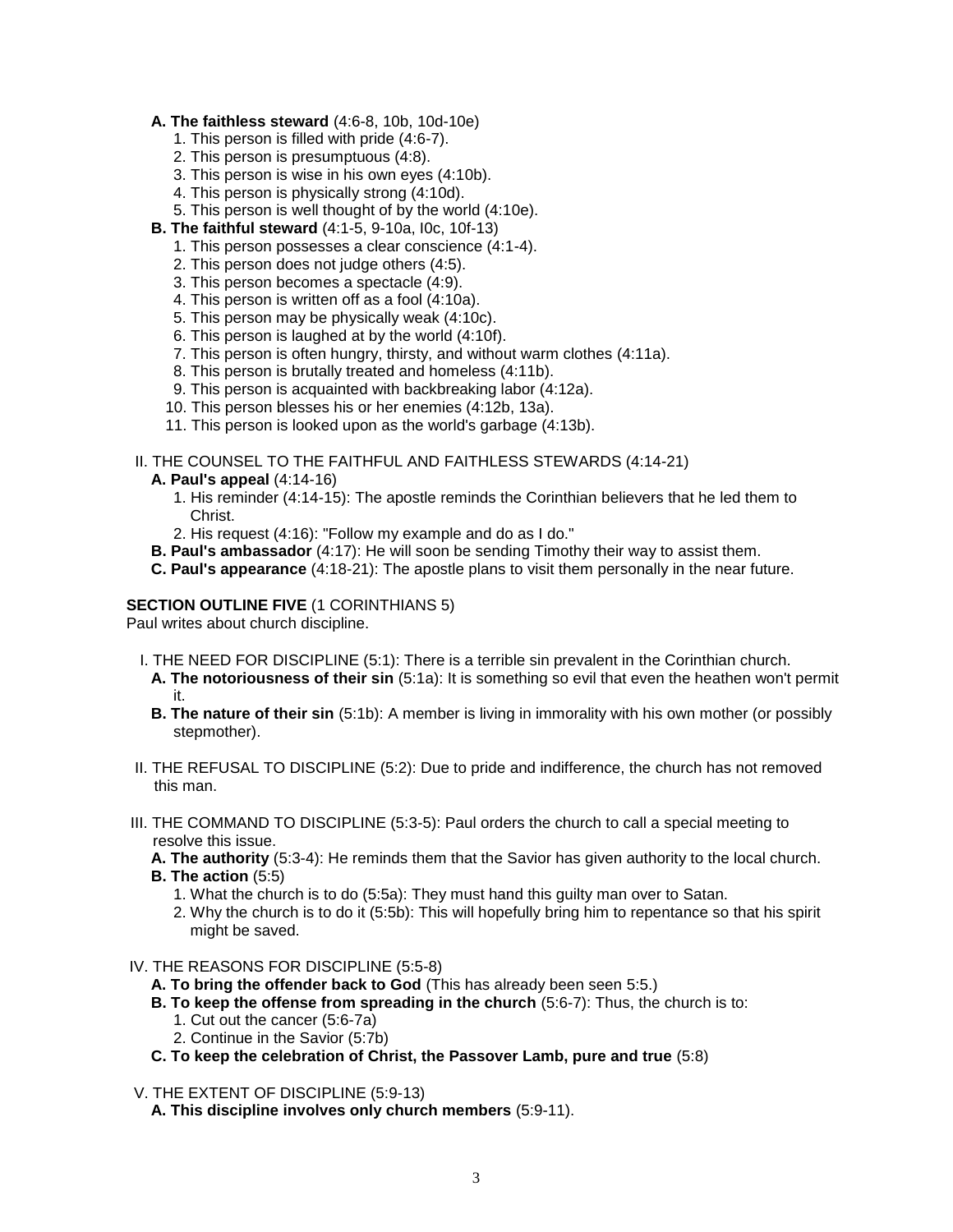- 1. The church has no right to judge godless outsiders (5:9-10).
- 2. The church has the responsibility to avoid godless outsiders (5:11).
- **B. The discipline involves all church members** (5:12-13).

# **SECTION OUTLINE SIX** (1 CORINTHIANS 6)

Paul deals with two sins plaguing the Corinthian church.

- I. LAWSUITS (6:1-11)
	- **A. The facts** (6:1, 6): Some Christians in Corinth are taking fellow believers to court before pagan judges to settle petty matters.
	- **B. The folly** (6:2-5, 7-11): Paul condemns this action on three accounts.
		- 1. It is illogical (6:2-5): Inasmuch as believers will someday judge angels, can they not be expected to settle their differences down here with the help of other Christians?
		- 2. It is illegal (6:7-8): Apparently they are using the court system to defraud each other.
		- 3. It is inexcusable (6:9-11).
			- a. God has forgiven them of so many horrible sins (6:11).
			- b. Could they not forgive one another of a few lesser sins (6:9-10)?
- II. LASCIVIOUSNESS (6:12-20): Paul warns them to control their bodies in all areas.
	- **A. The realms** (6:12-18)
		- 1. In regard to food (6:12-13a): In a nutshell, don't let food master you.
		- 2. In regard to sexual matters (6:13b-18): We are to flee from sexual immorality.
	- **B. The rationale** (6:19-20): Our body is God's temple, paid for by the blood of Jesus.

## **SECTION OUTLINE SEVEN** (1 CORINTHIANS 7)

Paul talks about marriage.

- I. MARRIAGE-SOME GENERAL INSTRUCTIONS (7:1-2, 7-9, 17-24, 29-35)
- **A. The argument** (7:1-2, 7-9, 32-35): Is it better to be married than not to be married?
	- 1. The advantages of marriage (7:2, 7, 9)
		- a. It helps prevent immoral actions and attitudes (7:2, 9).
		- b. It is God's will for many people to marry (7:7).
	- 2. The advantages of remaining single (7:1, 8, 32-35): For the most part, a single person is free to devote all his or her attention to the work of the Lord, having no need to share time with a spouse or children.
- **B. The answer** (7:17-24, 29-31): Which course is the best? It depends totally on God's perfect plan for each believer.
	- 1. God's will must govern any decisions concerning marriage (7:17).
	- 2. Pleasing God is the supreme objective (7:18-19).
	- 3. We are not our own but have been bought and paid for by Christ (7:20-24).
	- 4. Even if married, Christ must occupy first place in our life (7:29-31).
- II. MARRIAGE-SOME SPECIFIC INDIVIDUALS: (7:3-6, 10-16, 25-28, 36-40): Paul now addresses four groups.
	- **A. Saved couples** (7:3-6, 10-11)
		- 1. Both are to submit their bodies to each other (7:3-4).
		- 2. Both must agree if physical intimacy is set aside for a while to facilitate prayer and fasting  $(7:5-6)$ .
		- 3. Both must strive to stay together and not divorce (7:10-11).

# **B. Spiritually mixed couples** (7:12-16)

- 1. The saved spouse should continue living with the unsaved spouse if possible (7:12-13).
- 2. This action may result in the salvation of the unsaved spouse (7:14).
- 3. The saved spouse should allow the unsaved spouse to depart if he or she insists on it (7:15- 16).
- **C. Virgins** (7:25-28, 36-38): Paul advises the unmarried not to rush into marriage.
- **D. A widow** (7:39-40): She is free to marry another believer.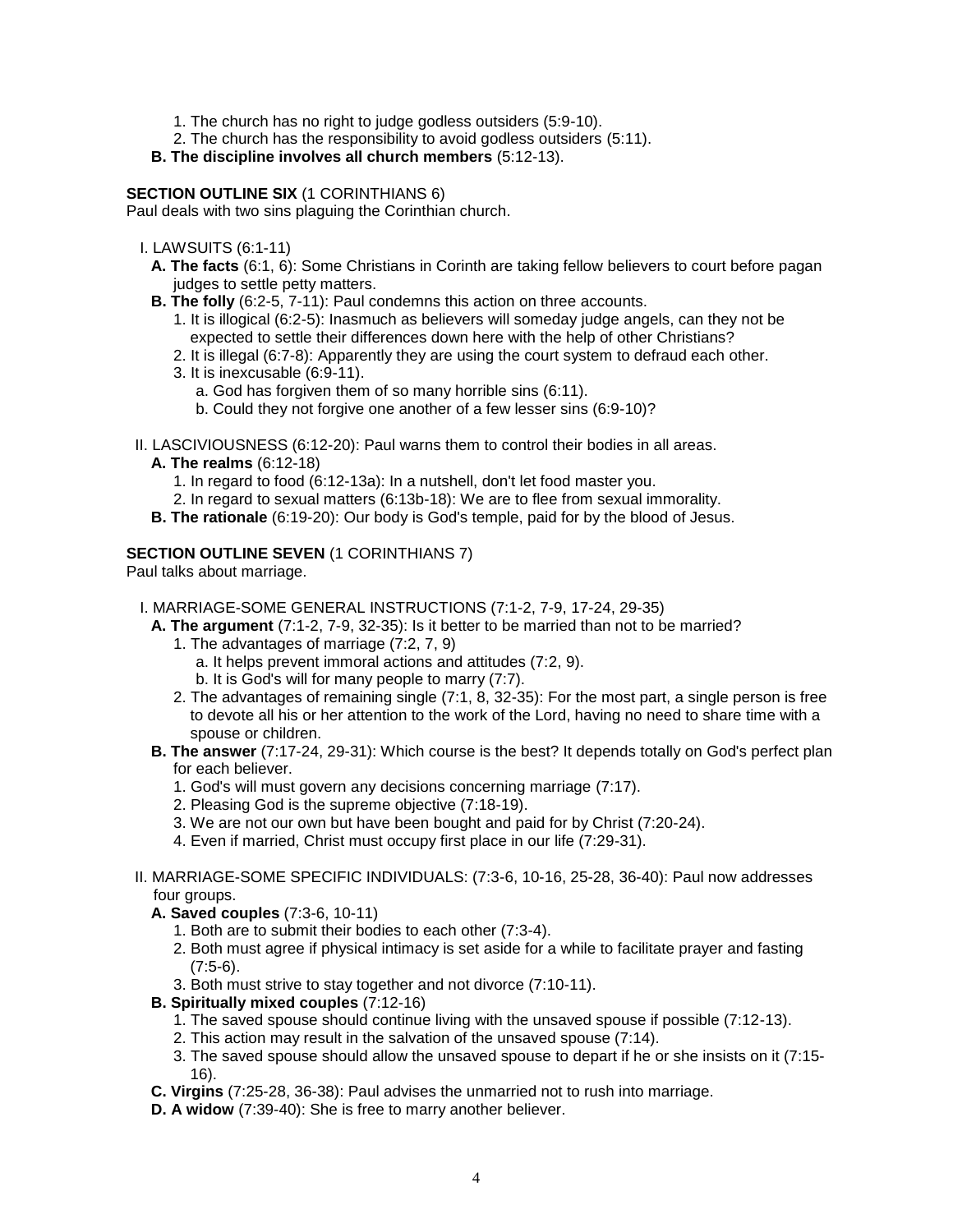# **SECTION OUTLINE EIGHT** (1 CORINTHIANS 8)

In the next three chapters, Paul deals with the subject of Christian liberty. Here Paul answers a question the Corinthian church asked him concerning food.

- I. THE CONFUSION (8:4a): Is it right for a Christian to eat meat that has been sacrificed to idols?
- II. THE CLARIFICATION (8:4b-6, 8)

**A. There are many idols, all of which represent gods who do not exist** (8:4b-5).

- **B. There is only one true God, the creator of all things and the giver of life** (8:6).
- **C. In light of the above, there is no connection between food and spirituality** (8:8).
- III. THE CONCERN (8:7): Paul warns, however, that not all Christians fully realize this, and some are upset when other believers eat such meat.
- IV. THE CHALLENGE (8:1-3, 9-12)
	- **A. Don't become a stumbling block to other Christians** (8:9-12).
		- 1. To do so is to sin against your weaker brother (8:9-11).
		- 2. To do so is to sin against your Savior (8:12).
	- **B. Do become a stepping-stone** (8:1-3): Knowledge puffs up, but love builds up.
- V. THE CONCLUSION (8:13): Paul says, "If what I eat is going to make another Christian sin, I will never eat meat again as long as I love-for I don't want to make another Christian stumble."

## **SECTION OUTLINE NINE** (1 CORINTHIANS 9)

Paul offers himself as a proper role model.

- I. CHRISTIAN LIBERTY-PAUL'S APPROACH (9:1-23): How the apostle views his liberty in Christ and his rights as a believer.
	- **A. The basis of his rights** (9:1-3)
		- 1. He is an apostle of Christ (9:1).
		- 2. He has seen Christ (9:1b).
		- 3. He has led many to Christ (9:1c-3).
	- **B. The extent of his rights** (9:4-12a, 13-14): Paul's rights include:
		- 1. The right of hospitality (9:4): Paul has earned the right to be entertained by other believers.
		- 2. The right to travel with his family (9:5-6)
		- 3. The right to enjoy financial support (9:7-12a, 13-14)
			- a. A soldier is paid for his services (9:7a).
			- b. A vineyard owner eats from the grapes he harvests (9:7b).
			- c. A shepherd drinks from the milk of his flock (9:7c).
			- d. A farmer shares in the fruit of his crops (9:8-12a).
			- e. A priest partakes from the animal sacrifices he offers (9:13-14).
	- **C. The use of his rights** (9:12b, 15-18, 20-22): How Paul employs his rights.
		- 1. What he does not do (9:12b, 15-18): Paul chooses not to use his rights but supplies his own needs.
		- 2. What he does (9:19-22a): He becomes a servant to everyone.
			- a. To the Jews he becomes like a Jew (9:19-20).
			- b. To the Gentiles he becomes like a Gentile (9:21).
			- c. To the weak he becomes weak (9:22a).
		- 3. Why he does it (9:22b-23): He becomes all things to all people so that he might save some.

#### II. CHRISTIAN LIBERTY (9:24-27): Paul makes an appeal.

- **A. The apostle's challenge** (9:24-26)
	- 1. Run to win the race (9:24-25).
	- 2. Fight to win the battle (9:26).
- **B. The apostle's concern** (9:27)
	- 1. What he does (9:27a): He keeps his body in subjection by punishing it like an athlete would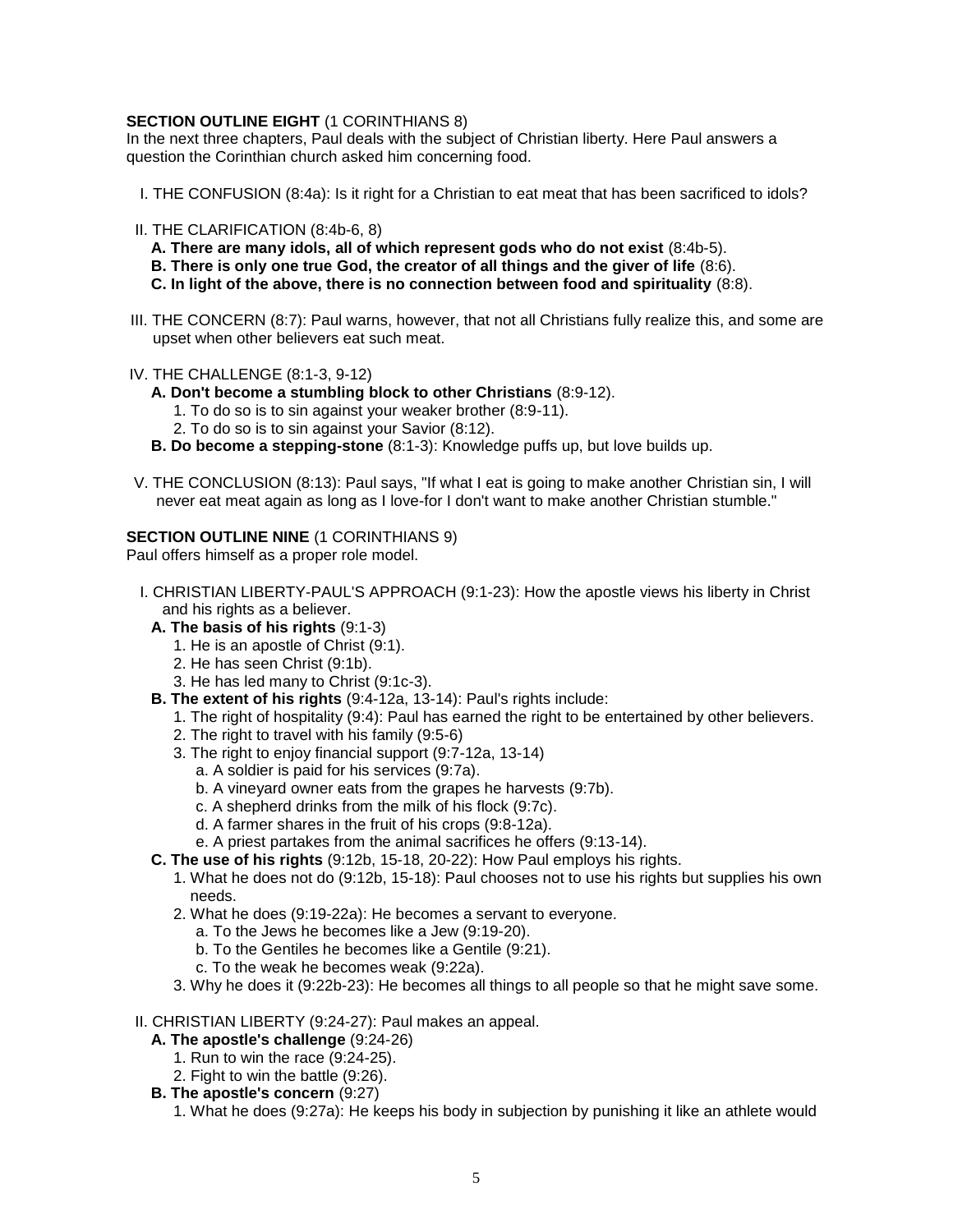do.

2. Why he does it (9:27b): He does not want sin to creep in and disqualify him from the battle.

# **SECTION OUTLINE TEN** (1 CORINTHIANS 10)

Paul writes concerning Israel's tragic failure in the past and provides both examples and exhortations.

- I. EXAMPLES (10:1-10): The factors that led to Israel's destruction.
	- **A. The advantages enjoyed by Israel** (10:1-4)
		- 1. They were led by the cloud of God's glory (10:1).
		- 2. The waters of the Red Sea parted for them (10:2).
		- 3. They were supernaturally provided with food and water (10:3-4a).
		- 4. Christ himself accompanied them (10:4b).
	- **B. The apostasy committed by Israel** (10:5-10)
		- 1. They displeased God, and many were killed (10:5-6).
		- 2. They were guilty of idolatry (10:7): They engaged in pagan revelry.
		- 3. They were guilty of immorality (10:8): Twenty-three thousand of them died in one day.
		- 4. They were guilty of impunity (10:9): They died of snakebites.
		- 5. They were guilty of ingratitude (10:10): They grumbled, and God sent the angel of death.
- II. EXHORTATIONS (10:11-33): The factors that lead to our deliverance.
	- **A. The faithfulness of God** (10:11-13): Paul speaks of God's faithfulness in the hour of temptation.
		- 1. God has not promised to shield us from temptation (10:11-12).
		- 2. God has promised to see us through temptation (10:13).
	- **B. The fellowship with God** (10:14-22): Among all of Israel's sins, idolatry was apparently the most serious. Paul explains and contrasts divine fellowship with devilish fellowship.
		- 1. Divine fellowship (10:14-18): This fellowship is especially seen through the Lord's Supper, which expresses the unity among the members and their participation in the blood and body of Christ.
		- 2. Devilish fellowship (10:19-22): The same is true in pagan worship, where sacrifices are actually offered up to demons.
	- **C. Freedom in God** (10:23-33): Paul addresses two issues.
		- 1. What believers can do (10:23): They can partake, for this practice is permissible.
		- 2. What believers should do (10:24-33): Since some weaker Christians might be offended by certain actions, mature believers should:
			- a. Do what they do for the good of all (10:24-30, 32-33)
			- b. Do what they do for the glory of God (10:31)

# **SECTION OUTLINE ELEVEN** (1 CORINTHIANS 11)

Paul describes just how children of God should conduct themselves in the house of God.

- I. GUIDANCE CONCERNING CLOTHING (11:1-16): The desired proper appearance.
	- **A. The pattern** (11:1-3)
		- 1. The role model (11:1-2): Paul instructs believers to follow his examples just as he follows Christ's.
		- 2. The relationships (11:3)
			- a. The head of the woman is man (11:3b).
			- b. The head of the man is the Savior (11:3a).
			- c. The head of the Savior is the Father (11:3c).
	- **B. The parties** (11:4-16)
		- 1. Rules concerning the man (11:4, 7-9, 14)
			- a. His head is to be uncovered (11:4, 7-9).
				- (1) Demonstrating his relationship to his Savior (11:4, 7)
				- (2) Demonstrating his relationship to his spouse (11:8-9)
			- b. His hair is to be cut (11:14).
		- 2. Rules concerning the woman (11:5-6, 10, 13, 15-16)
			- a. Her head is to be covered (11:5, 10, 13).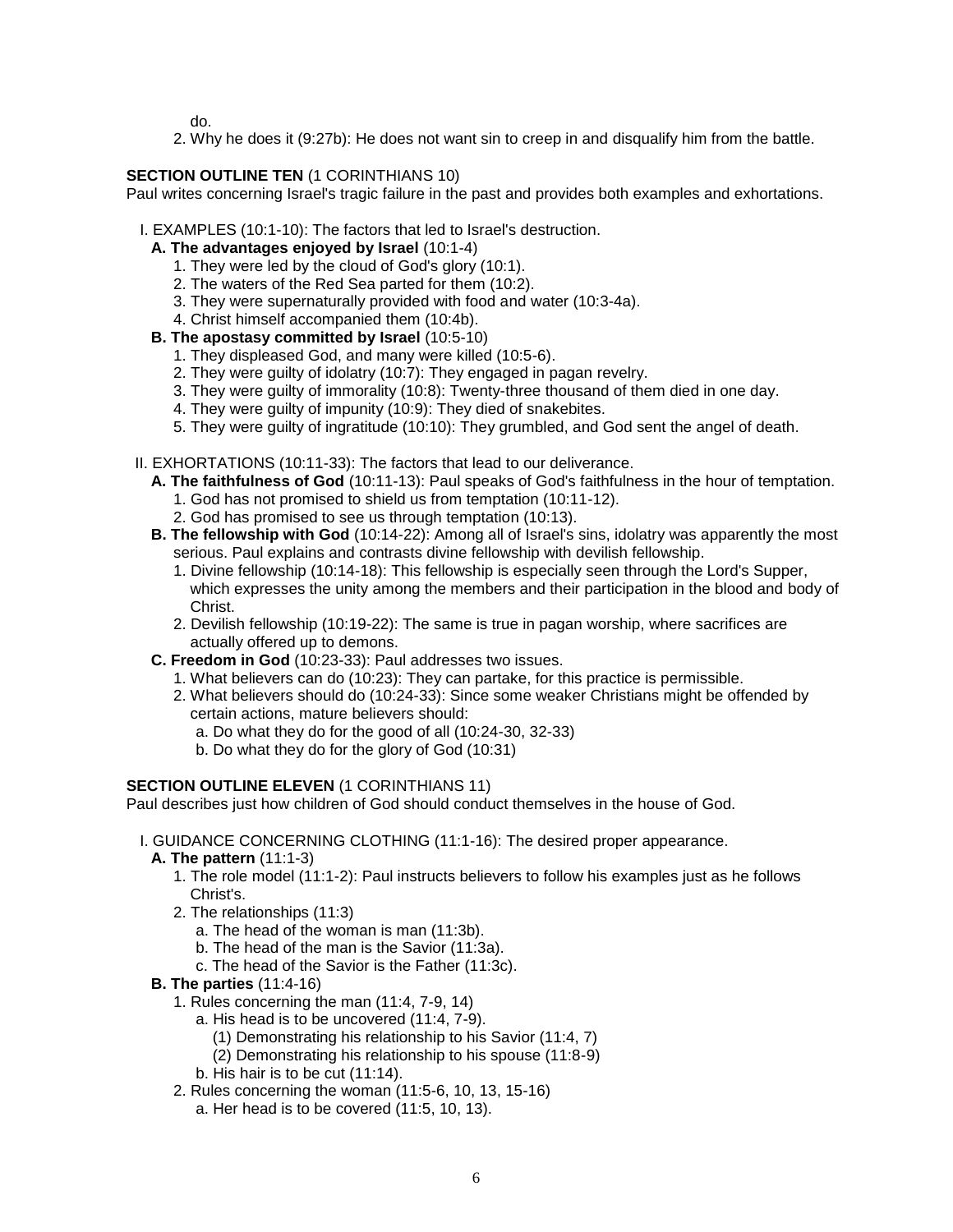- (1) Demonstrating her submission to her Savior (11:13)
- (2) Demonstrating her submission to her spouse (11:5)
- (3) Demonstrating her submission to the angels (11:10)
- b. Her hair is not to be cut (11:6, 15-16): It should not be shorn or shaved.
- 3. Rules concerning both (11:11-12)
	- a. The woman is not to be independent of the man (11:11).
	- b. The man is not to be independent of the woman (11:12).
- II. GUIDANCE CONCERNING COMMUNION (11:17-34): The Corinthian believers are not observing the Lord's Table as they should.
	- **A. The perversion** (11:17-22)
		- 1. They separate into their own little groups (11:17-20).
		- 2. They share with no one else (11:21-22).
	- **B. The pattern** (11:23-25): Paul describes the original Lord's Supper as conducted by Jesus in the upper room.
		- 1. What the Savior did (11:23, 25a)
			- a. He held up the bread (11:23).
			- b. He held up the cup (11:25a).
		- 2. What the Savior said (11:24, 25b)
			- a. Concerning the bread (11:24): "This is my body, which is given for you."
			- b. Concerning the cup (11:25b): "This cup is the new covenant between God and you, sealed by the shedding of my blood."
	- **C. The purpose** (11:26, 28): Any Lord's Table involves a threefold look.
		- 1. It serves as a backward look to the cross (11:26a).
		- 2. It serves as an inward look to the conscience (11:28).
		- 3. It serves as a forward look to the crown (11:26b).
	- **D. The penalty** (11:27, 29-30): Any believer who partakes in an unworthy manner is guilty and risks punishment.
		- 1. To eat and drink God's judgment on oneself (11:27-29)
		- 2. To be divinely judged with physical sickness (11:30a)
		- 3. To be divinely judged with physical death (11:30b)
	- **E. The profit** (11:31-34)
		- 1. It can be used for judging ourselves (11:31-32).
		- 2. It can be used forgiving ourselves (11:33-34).

#### **SECTION OUTLINE TWELVE** (1 CORINTHIANS 12)

Paul discusses spiritual gifts.

- I. THE COMMAND TO KNOW THE GIFTS (12:1-3): This knowledge will help dispel any ignorance concerning the giver of the gifts.
- II. THE SOURCE OF THE GIFTS (12:4-6, 11): They are imparted by the Holy Spirit.
- Ill. THE EXTENT OF THE GIFTS (12:7, 29-30)
	- **A. Each believer is given at least one gift** (12:7). **B. No believer is given all the gifts** (12:29-30).
- IV. THE DIVERSITY OF THE GIFTS (12:8-10, 28)
	- **A. Wisdom** (12:8a)
	- **B. Knowledge** (12:8b)
	- **C. Faith** (12:9a)
	- **D. Healing** (12:9b, 28e)
	- **E. Miracles** (12:10a, 28d)
	- **F. Prophecy** (12:10b, 28b)
	- **G. Discernment** (12:10c)
	- **H. Tongues** (12:10d, 28h)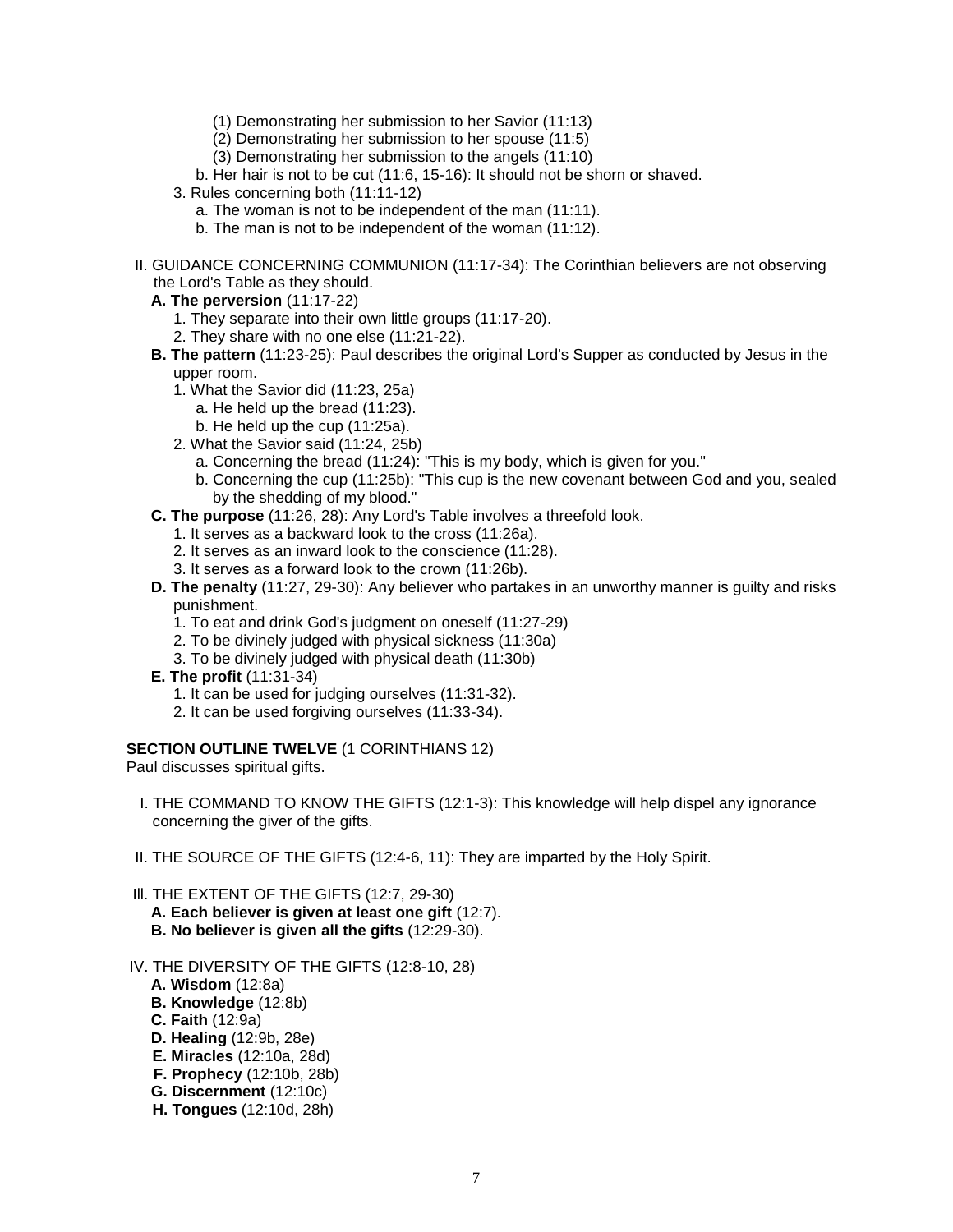- **I. Interpretation of Tongues** (12:10e) **J. Apostleship** (12:28a) **K. Teaching** (12:28c) **L. Helping** (12:28f)
- **M. Administration** (12:28g)
- V. THE ANALOGY OF THE GIFTS (12:12-27): Paul compares the body of Christ and its many spiritually gifted members to the human body with its many physical members.
	- **A. Each member in both bodies performs a vital task** (12:12-13, 18).
	- **B. No member in either body can be independent of the other members** (12:14-17, 19-24). 1. The foot and the ear are not to show envy toward the hand and the eye (12:14-17).
		- 2. The eye and the head are not to show pride toward the hands and the feet (12:21).
	- **C. Each member in both bodies is to rejoice and suffer with the other members** (12:19-20, 22- 27).
- VI. THE GREATEST OF THE GIFTS (12:31): Paul ends this chapter by promising to show "the most excellent way," which he does in chapter 13.

## **SECTION OUTLINE THIRTEEN** (1 CORINTHIANS 13)

This is the famous love chapter.

- I. THE IMPORTANCE OF LOVE (13:1-3)
	- **A. The gift of tongues is useless without it** (13:1).
	- **B. The gift of prophecy is useless without it** (13:2a).
	- **C. The gift of knowledge is useless without it** (13:2b).
	- **D. The gift of faith is useless without it** (13:2c).
	- **E. The gift of giving is useless without it** (13:3).
- II. THE IMPECCABILITY OF LOVE (13:4-7)
	- **A. In relation to saints** (13:4a): It is patient and kind, not jealous.
	- **B. In relation to self** (13:4b-5a): It is not boastful, proud, or rude, and it never seeks its own way.
	- **C. In relation to sin** (13:5b-6): It is not irritable, nor does it keep a record of wrongs; it is never glad about injustice or unrighteousness but rejoices with the truth.
	- **D. In relation to situations** (13:7): It never gives up, never loses faith, is always hopeful, and endures through every circumstance.
- III. THE INDESTRUCTIBILITY OF LOVE (13:8-12)
	- **A. Unlike the other gifts, love is permanent** (13:8).
		- 1. Prophecy will cease (13:8a).
		- 2. Tongues will cease (13:8b).
		- 3. Knowledge will cease (13:8c).
	- **B. Unlike other gifts, love is complete** (13:9-12): Paul offers two illustrations.
		- 1. The child/adult illustration (13:9-11)
			- a. The gifts, if used without love, may be likened to the attitudes and actions of an immature child (13:9-11a).
			- b. Love may be likened to the attitudes and actions of a mature adult (13:11b).
		- 2. The mirror/face-to-face illustration (13:12)
			- a. In the present, through the gifts, we see but a mirror like reflection of God (13:12a).
			- b. In the future, through love, we will see God face-to-face (13:12b).
- IV. THE INVINCIBILITY OF LOVE (13:13)
	- **A. Faith and hope are among God's greatest gifts** (13:13a).
	- **B. Love is God's greatest gift** (13:13b).

#### **SECTION OUTLINE FOURTEEN** (1 CORINTHIANS 14)

Paul contrasts and compares the gifts of tongues and prophecy.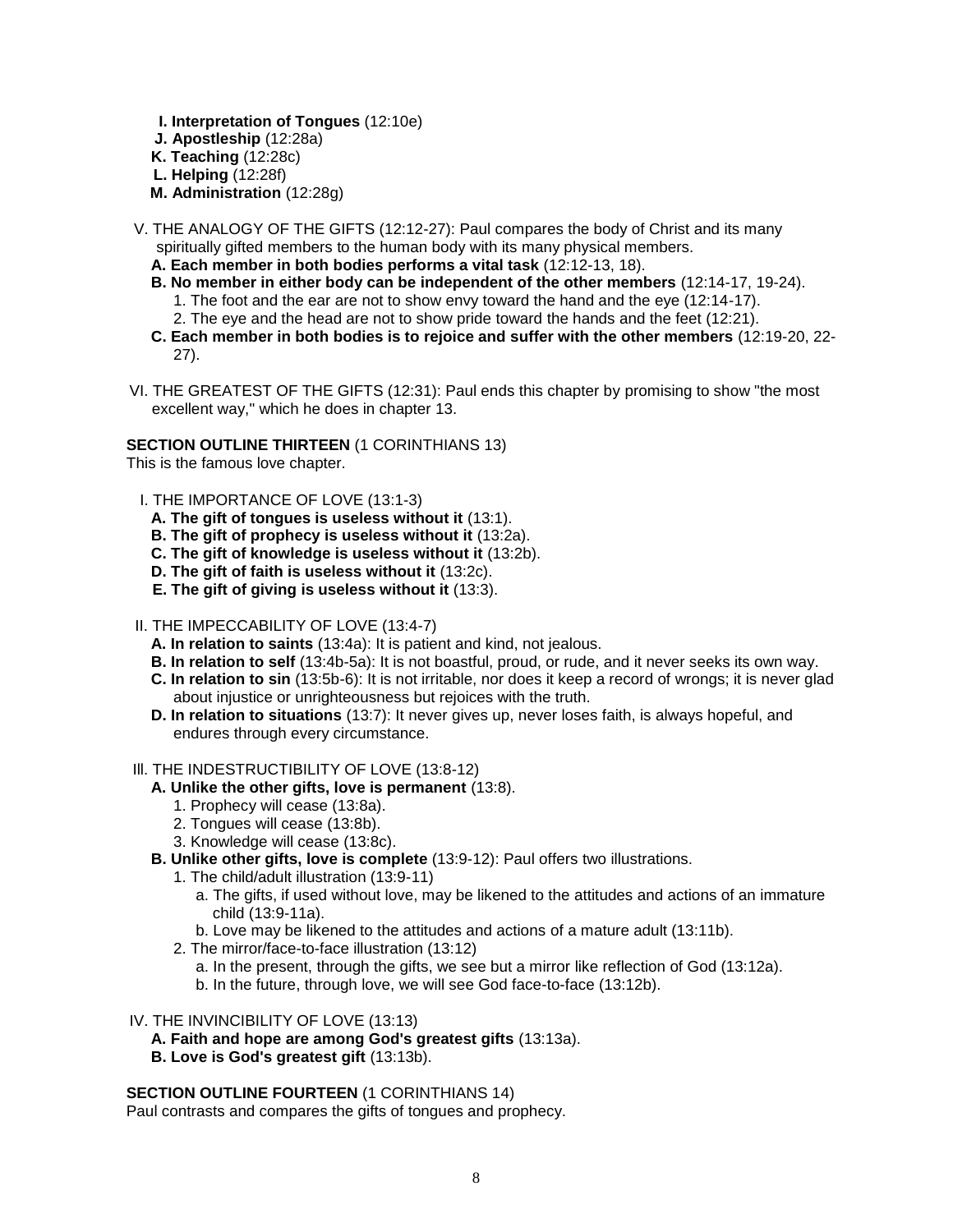- I. THE GIFT OF PROPHECY (14:1, 3, 4b-12, 18-19, 29-33)
	- **A. The admonition to seek this gift** (14:1): Love should be the highest goal, but prophecy should be sought after as well.
	- **B. The advantages of this gift** (14:3, 4b-6, 18-19)
		- 1. It strengthens, encourages, and comforts believers (14:3).
		- 2. It edifies the entire church (14:4b).
		- 3. It is Paul's personal choice for the Corinthian church (14:5).
		- 4. It is Paul's most effective way to help all the churches (14:6).
		- 5. In fact, he feels this gift is 2,000 times more effective than the gift of tongues (14:18-19).
	- **C. The analogies concerning this gift** (14:7-12): Paul offers three analogies, each proving the superiority of prophecy over tongues.
		- 1. From the music world (14:7): No one recognizes the melody unless each note is sounded clearly.
		- 2. From the military world (14:8): An unclear call to battle is useless.
		- 3. From the daily world (14:9-12): Unclear language is useless language.
	- **D. The admonitions concerning this gift** (14:29-33)
		- 1. Only two or three people should prophesy in a service, and the others should evaluate what is said (14:29).
		- 2. If one person is prophesying and another receives a divine revelation, the first person should allow the second to speak (14:30-31).
		- 3. Those who prophesy must remain in control of their spirit so that they can wait their turn to speak (4:32-33).

## II. THE GIFT OF TONGUES (14:2, 4a, 13-17, 21-25, 27-35)

- **A. The reasons for this gift** (14:2, 4a, 21-25)
	- 1. In regard to believers (14:2, 4a)
		- a. The speaker utters mysteries to God that are unknown to man (14:2).
		- b. The speaker edifies himself (14:4a).
	- 2. In regard to unbelievers (14:21-25)
		- a. The prediction (14:21): Paul quotes from Isaiah, where the prophet warned that God would allow foreign-speaking nations (Assyria, Babylon, etc.) to punish his sinful people (Isa. 28:11-12).
		- b. The purpose (14:22): The gift of tongues is thus a sign of judgment for unbelieving Israel.
		- c. The problem (14:23): Paul warns against the entire church's exercising the gift of tongues, lest an unsaved person come in and conclude that all are out of their minds.
		- d. The persuasion (14:24-25): However, if the gift of prophecy (preaching) is in effect, that unsaved person might be convinced to accept Christ.
- **B. The rules governing this gift** (14:13-17, 27-32, 34-35)
	- 1. Those speaking in tongues should pray that what is said might be correctly interpreted (14:13- 14).
	- 2. The one praying and singing with his spirit is also to do both with his mind (14:15-17).
	- 3. No more than two or three should speak in tongues at any service (14:27a).
	- 4. They should speak one at a time (14:27b).
	- 5. Someone must be present to interpret, or they should keep quiet (14:27c-28).
	- 6. Women are not to speak in tongues or prophesy in the church meetings (14:34-35).
- IV. THE GUIDELINES FOR BOTH GIFTS (14:20, 33, 36-40): Paul offers a fourfold conclusion covering both gifts.
	- **A. Be as innocent as infants and as intelligent as adults in exercising these gifts** (14:20).
	- **B. These gifts and all others should be used solely for the edification of others** (14:26).
	- **C. Be eager to prophesy, and don't forbid tongues** (14:39).
	- **D. Do everything in a fitting and orderly way** (14:33, 40).
	- **E. Obey what Paul has written, for these are God's commands** (14:36-38).

#### **SECTION OUTLINE FIFTEEN** (1 CORINTHIANS 15)

Paul writes about the resurrection of Christ and the resurrection of believers.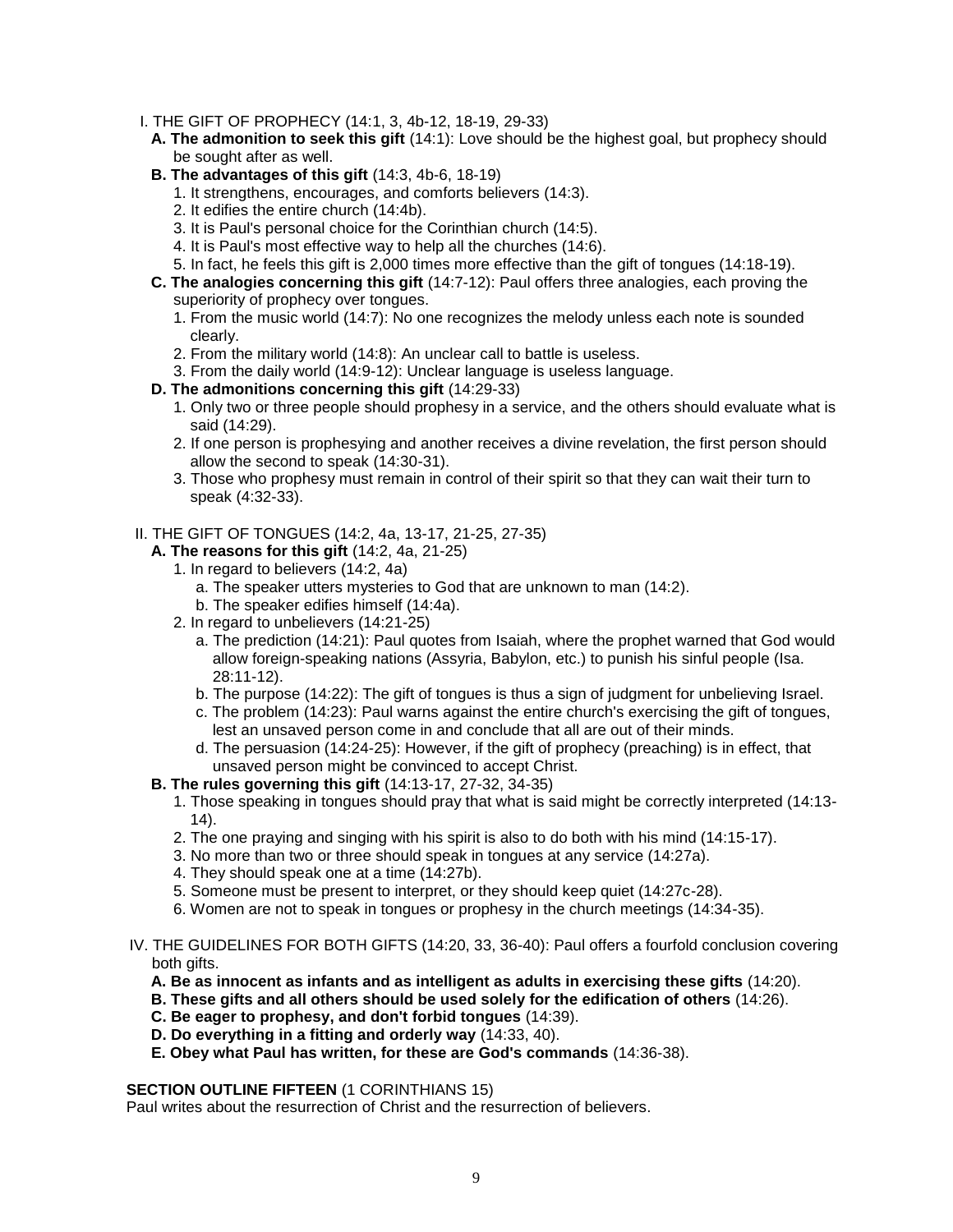- I. THE PROMINENCE OF THE RESURRECTION (15:14)
	- **A. The resurrection of Christ is the focal point in reference to salvation** (15:1-2).
	- **B. The resurrection of Christ is the focal point in reference to the Scriptures** (15:3-4).
- II. THE PROOFS OF THE RESURRECTION (15:5-11): The various appearances of the risen Christ are offered as proof.
	- **A. His appearance to Peter** (15:5a)
	- **B. His appearance to the apostles with Thomas absent** (15:5b)
	- **C. His appearance to 500 disciples** (15:6)
	- **D. His appearance to James, the half brother of Christ** (15:7a)
	- **E. His appearance to the apostles with Thomas present** (15:7b)
	- **F. His appearance to Paul** (15:8-11)
		- 1. The unworthiness of Paul (15:8-9): Paul once persecuted the church.
		- 2. The unmerited favor of God (15:10-11): Grace made Paul what he is.
- III. THE PROTEST AGAINST THE RESURRECTION (15:12-19, 29-34): The doctrine of the resurrection is under attack.
	- **A. The charge** (15:12): The enemies of the gospel deny it.
	- **B. The conclusion** (15:13-19, 29-32): If there is no resurrection, one must be forced to accept the following horrible conclusions:
		- 1. In regard to Christ (15:13, 16): The Easter story is a lie.
		- 2. In regard to gospel preaching (15:14a): It is useless.
		- 3. In regard to gospel preachers (15:15): They are all liars.
		- 4. In regard to living believers (15:14b, 17, 19, 29-31)
			- a. Our trust in God is empty, worthless, and hopeless (15:14b).
			- b. We are still in our sin (15:17).
			- c. We are the most miserable of all creatures (15:19).
			- d. Those who live, suffer, and die for Christ are fools (15:29-31).
		- 5. In regard to departed believers (15:18): They are forever dead, never to rise again.
		- 6. In regard to this present life (15:32): We should live it up, for tomorrow we may die!
	- **C. The chastening** (15:33-34): Paul rebukes Christians who have been listening to the lies of unbelievers about the resurrection.

#### IV. THE PROGRAM OF THE RESURRECTION (15:20-28)

- **A. The two representatives** (15:21-22)
	- 1. The first Adam brought about ruin and death (15:21a, 22a).
	- 2. The second Adam (Christ) brings about resurrection and deliverance (15:21b, 22b).
- **B. The three resurrections** (15:20, 23-24a)
	- 1. The resurrection of Christ (15:20, 23a): Christ was raised first.
	- 2. The Rapture resurrection (15:23b): When Christ returns, all his people will be raised.
	- 3. The resurrection of Old Testament and Tribulation saints (15:24a)

# **C. The 1,000-year reign** (15:24b-28)

- 1. The final enemy will be destroyed (15:24b, 26): This terrible foe is physical death.
- 2. The future Kingdom will be established (15:25-27).
- V. THE PATTERN OF THE RESURRECTION (15:35-41): Paul illustrates the difference between the earthly and heavenly bodies through analogies.
	- **A. The difference between a planted seed and a harvested seed** (15:35-38): A planted seed is dead, but a harvested seed is alive.
	- **B. The difference between animal flesh and human flesh** (15:39)
	- **C. The difference between the moon and the sun** (15:40-41): They differ from each other in their beauty and brightness.
- VI. THE PERFECTION OF THE RESURRECTION (15:42-9): Paul describes the new body as superior to the old.
	- **A. The old body** (15:42a, 43a, 43c, 44a, 45a, 46a, 47a, 48a, 49a)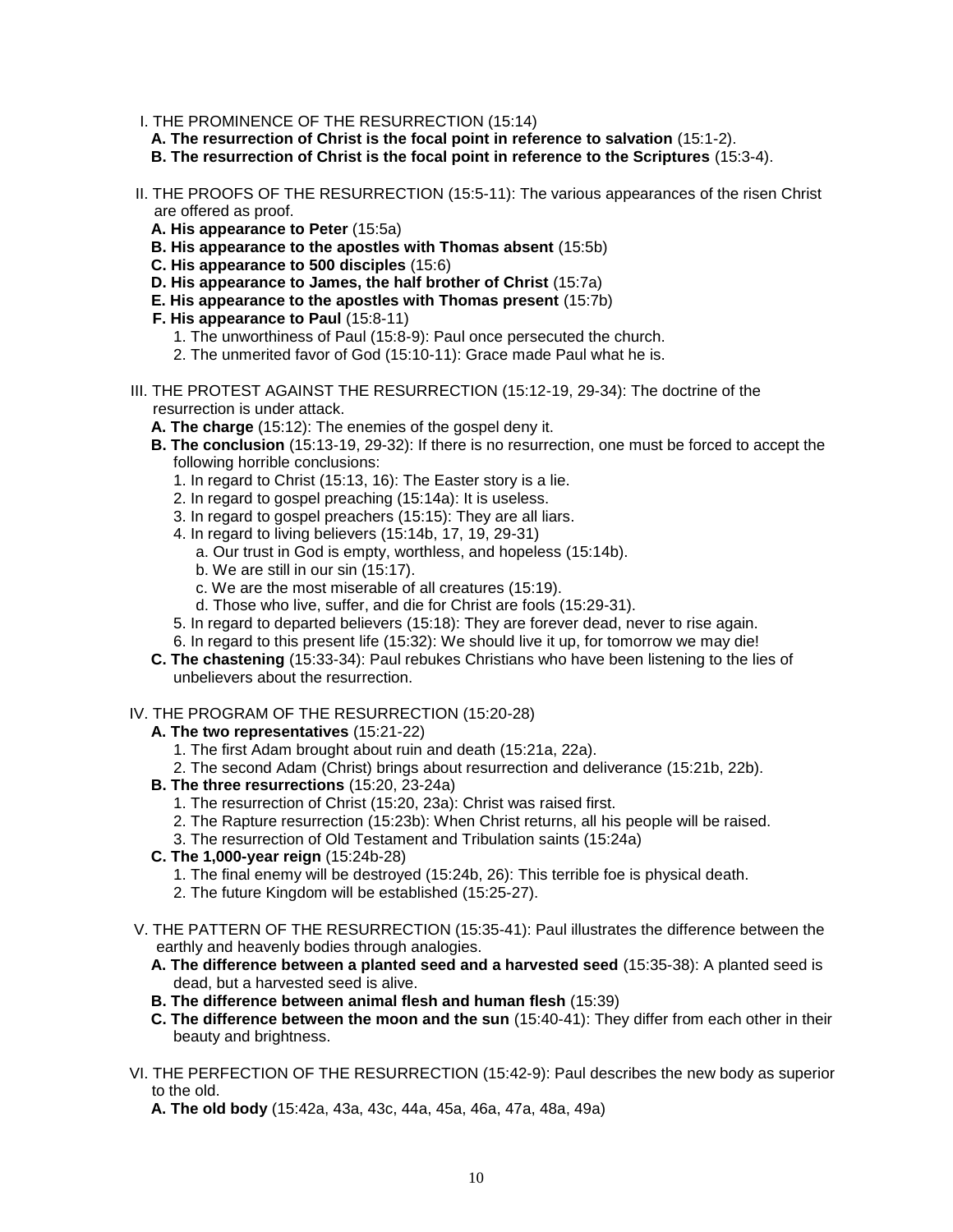- 1. It is sown a perishable body (15:42 a, 45a, 47a).
- 2. It is sown in dishonor (15:43a).
- 3. It is sown in weakness (15:43c).
- 4. It is sown a natural body (15:44a, 46a, 48a).
- 5. It is sown bearing the likeness of the first Adam (15:49a).
- **B. The new body** (15:42b, 43b, 43d, 44b, 45b, 46b, 47b, 48b, 49b)
	- 1. It will be raised imperishable (15:42b).
	- 2. It will be raised in glory (15:43b).
	- 3. It will be raised in power (15:43d).
	- 4. It will be raised a spiritual body (15:44b, 46b, 48b).
	- 5. It will be raised giving life (15:45b).
	- 6. It will come from heaven (15:47b).
	- 7. It will be raised bearing the likeness of Christ (15:49b).
- VII. THE PROMISE OF THE RESURRECTION (15:50-58)
	- **A. The situation requiring this promise** (15:50): Flesh and blood cannot inherit God's Kingdom.
	- **B. The secret associated with this promise** (15:51): All believers alive at Christ's coming will go to heaven without dying.
	- **C. The suddenness of this promise** (15:52a): This will occur in the amount of time it takes to blink an eye.
	- **D. The signal introducing this promise** (15:52b): The last trumpet will signify the fulfillment of this promise.
	- **E. The schedule of this promise** (15:52c, 53)
		- 1. Departed believers will exchange their corrupted bodies for incorruptible ones (15:52c).
		- 2. Living believers will exchange their mortal bodies for immortal ones (15:53).
	- **F. The Scriptures predicting this promise** (15:54-57): Old Testament prophets Isaiah and Hosea wrote of this (Isa. 25:8; Hos. 13:14).
	- **G. The strength derived from this promise** (15:58): Because of the resurrection, no labor done for the Lord is in vain.

## **SECTION OUTLINE SIXTEEN (1 CORINTHIANS 16)**

Paul concludes with instructions about the offering for the Christians in Jerusalem and about his future visit to them. He conveys greetings from several people and ends with a curse on unbelievers and a plea for Christ's return.

- I. PAUL'S COLLECTION (16:1-4): The apostle gives directions concerning an offering the Corinthian church is taking.
	- **A. Why it is being received** (16:1): It is for the needy believers in Jerusalem.
	- **B. When it is to be taken** (16:2a): On the first day of every week.
	- **C. What amount is expected from each person** (16:2b): The amount will depend on each person's income.
	- **D. Who will deliver the money to Jerusalem** (16:3-4): The Corinthian church will choose these individuals.

#### II. PAUL'S COMMITMENT (16:5-9)

- **A. He promises to visit them in Corinth in the near future** (16:5-7).
- **B. He plans to stay in Ephesus for the present** (16:8-9).
	- 1. When he will leave (16:8): He plans to stay until Pentecost.
	- 2. Why he will stay (16:9): God has opened up a great preaching opportunity for him.
- III. PAUL'S COWORKERS (16:10-12, 15-20): He mentions seven of his companions.
	- **A. Timothy** (16:10-11): Paul requests two things in regard to Timothy.
		- 1. "Treat him with respect" (16:10): When he comes, they are to warmly welcome this servant of the Lord.
		- 2. "Send him on his way with your blessings when he returns to me" (16:11).
	- **B. Apollos** (16:12): Paul has begged Apollos to visit the Corinthians, but the latter feels the timing is